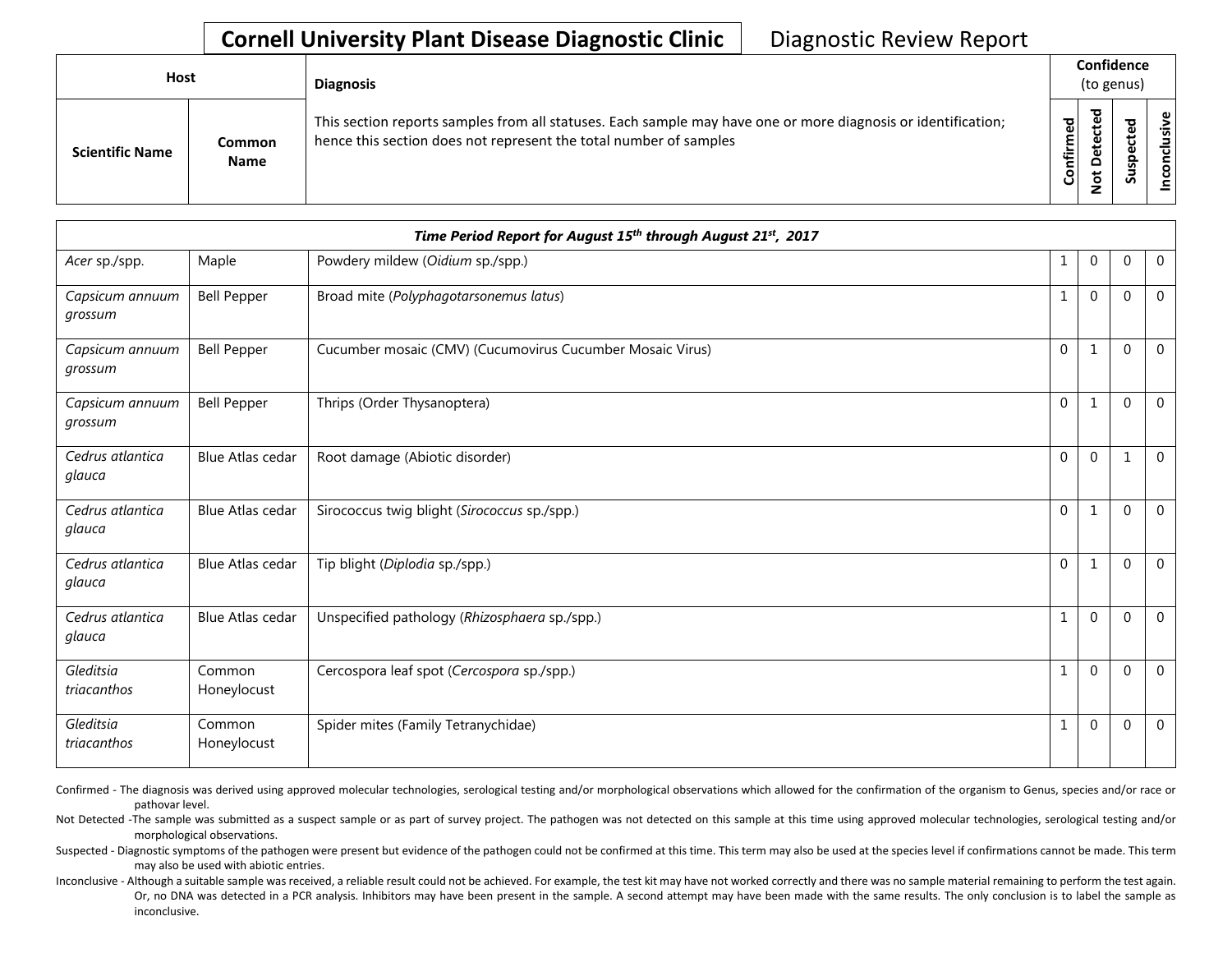## **Cornell University Plant Disease Diagnostic Clinic** | Diagnostic Review Report

| Host                   |                | <b>Diagnosis</b>                                                                                                                                                                   |           |        | Confidence<br>(to genus) |                  |
|------------------------|----------------|------------------------------------------------------------------------------------------------------------------------------------------------------------------------------------|-----------|--------|--------------------------|------------------|
| <b>Scientific Name</b> | Common<br>Name | This section reports samples from all statuses. Each sample may have one or more diagnosis or identification;<br>hence this section does not represent the total number of samples | Confirmed | ಾ<br>≏ | s<br>っ<br>n              | usive<br>᠊ᠣ<br>g |

| Gleditsia<br>triacanthos    | Common<br>Honeylocust   | Unknown abiotic disorder (Abiotic disorder)            | $\mathbf 0$  | $\overline{0}$ |          | $\mathbf 0$    |
|-----------------------------|-------------------------|--------------------------------------------------------|--------------|----------------|----------|----------------|
| Hordeum sp./spp.            | Barley                  | Referred to specialist (Identification Analysis)       | 1            | $\mathbf 0$    | $\Omega$ | $\overline{0}$ |
| Hordeum sp./spp.            | Barley                  | Spot blotch (Bipolaris sorokiniana)                    | $\mathbf{1}$ | $\mathbf 0$    | $\Omega$ | $\overline{0}$ |
| Hordeum sp./spp.            | Barley                  | Straw itch mite (Pyemotes tritici)                     | $\mathbf 0$  | $\mathbf{0}$   |          | $\mathbf 0$    |
| Hordeum sp./spp.            | Barley                  | Ergot (Claviceps sp./spp.)                             | $\mathbf{1}$ | $\mathbf 0$    | $\Omega$ | $\mathbf 0$    |
| Hydrangea<br>quercifolia    | Oakleaf<br>Hydrangea    | Bacterial leaf spot (Xanthomonas campestris)           | 1            | $\mathbf 0$    | $\Omega$ | $\mathbf 0$    |
| Juniperus sp./spp.          | Juniper                 | Dieback; Canker; Twig blight (Botryosphaeria sp./spp.) | $\mathbf{1}$ | $\mathbf 0$    | $\Omega$ | $\overline{0}$ |
| Juniperus sp./spp.          | Juniper                 | Unknown abiotic disorder (Abiotic disorder)            | $\mathbf 0$  | $\mathbf 0$    | 1        | $\overline{0}$ |
| Picea pungens<br>fastigiata | Colorado Blue<br>spruce | Cytospora canker; Dieback (Cytospora sp./spp.)         | $\mathbf{0}$ | 1              | $\Omega$ | $\mathbf 0$    |
| Picea pungens<br>fastigiata | Colorado Blue<br>spruce | Excessive mulch (Abiotic disorder)                     | $\Omega$     | $\mathbf{0}$   | 1        | $\mathbf 0$    |
| Picea pungens<br>fastigiata | Colorado Blue<br>spruce | High soil moisture (Abiotic disorder)                  | $\mathbf{0}$ | $\mathbf{0}$   |          | $\overline{0}$ |
| Picea pungens<br>fastigiata | Colorado Blue<br>spruce | Unspecified pathology (Stigmina sp./spp.)              | 1            | $\mathbf{0}$   | $\Omega$ | $\mathbf 0$    |

Confirmed - The diagnosis was derived using approved molecular technologies, serological testing and/or morphological observations which allowed for the confirmation of the organism to Genus, species and/or race or pathovar level.

Not Detected -The sample was submitted as a suspect sample or as part of survey project. The pathogen was not detected on this sample at this time using approved molecular technologies, serological testing and/or morphological observations.

Suspected - Diagnostic symptoms of the pathogen were present but evidence of the pathogen could not be confirmed at this time. This term may also be used at the species level if confirmations cannot be made. This term may also be used with abiotic entries.

Inconclusive - Although a suitable sample was received, a reliable result could not be achieved. For example, the test kit may have not worked correctly and there was no sample material remaining to perform the test again. Or, no DNA was detected in a PCR analysis. Inhibitors may have been present in the sample. A second attempt may have been made with the same results. The only conclusion is to label the sample as inconclusive.